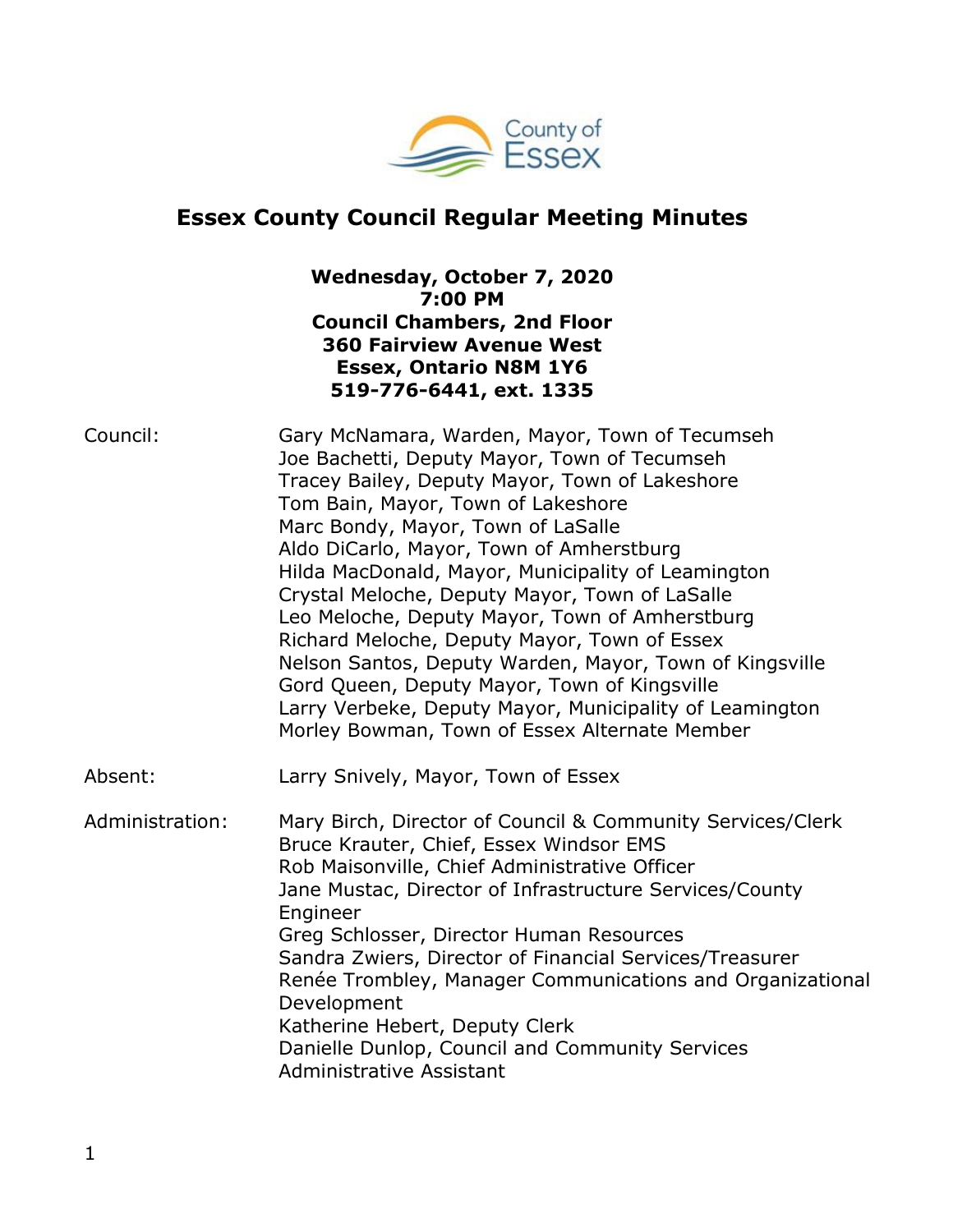Essex County Council Special Meeting Minutes for October 7, 2020

## **1. Closed Meeting**

A Closed Meeting was scheduled for 6:30 PM.

### **185-2020 Moved By** Gord Queen **Seconded By** Tom Bain

That Council move into a closed meeting pursuant to Section 239 (2) (d).

Labour Relations and Employee Negotiations

# **Carried**

**187-2020 Moved By** Hilda MacDonald **Seconded By** Marc Bondy

That Council rise from the closed meeting at 6:55PM

**Carried**

# **2. Moment of Reflection**

# **3. Singing of 'O Canada'**

# **4. Recording of Attendance**

Warden McNamara attended the meeting at the Council Chambers. All other members of Council participated in the meeting via video conferencing from alternate remote locations, with the exception of Larry Snively, who was away. Morley Bowman, Town of Essex Alternate Member was also in attendance virtually.

# **5. Disclosure of Pecuniary Interest**

There were no conflicts of pecuniary interest declared.

## **6. Adoption of Regular Meeting Minutes**

September 16, 2020 - Essex County Council Regular Meeting Minutes

The minutes of September 16, 2020 were adopted as amend by adding the words "with construction" prior to "to be commenced no later than 2023", in Resolution 180-2020.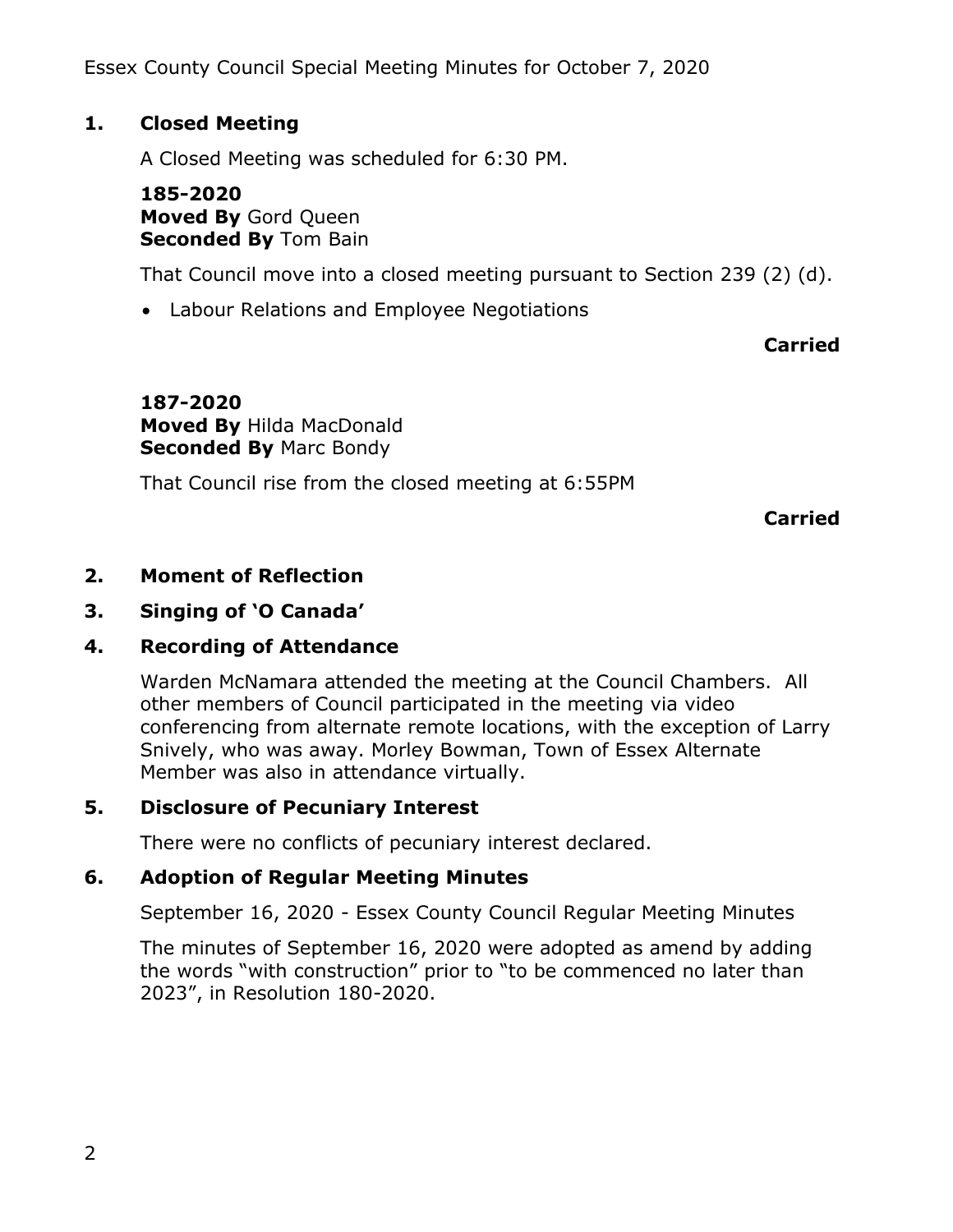### **188-2020 Moved By** Tom Bain **Seconded By** Marc Bondy

That the minutes of the September 16, 2020 Regular Meeting of Essex County Council be adopted, as amended.

### **Carried**

## **7. County Warden's Welcome and Remarks**

Warden McNamara welcomed the members of County Council, Administration and members of the public and delivered the following greeting:

The residents of Windsor and Essex County have done an incredible job in response to COVID-19. You followed health guidelines and physical distancing protocols and you flattened the curve. You made significant adjustments to your routines and settled into a new normal of wearing masks and gathering responsibly outdoors in the parks and on the patios of Windsor-Essex.

As a result of your selfless efforts, we've seen relatively low daily case counts over these past few weeks compared to the numbers we saw in the Spring, and compared to the numbers being reported now in areas like Toronto, Ottawa and Peel. But those numbers, unfortunately, have been creeping up over the past few days, with six cases reported Tuesday and another 8 reported this morning.

This uptick underscores the need to remain vigilant even though we are all suffering from COVID-19 fatigue. Wear your mask. Wash your hands. Limit your contacts. Avoid large gatherings. Stay home if you feel sick. Do not let down your guard, especially now that the days are shorter and colder, pushing us indoors for extended periods of time.

Ontario Premier Doug Ford called the upcoming Thanksgiving weekend a "make or break" moment for the province in terms of beating back COVID-19 and I know Windsor-Essex residents will do their part.

Please, follow the advice of health officials and limit your Thanksgiving gathering to your immediate household. A big family dinner bringing together people from multiple households is exactly the sort of super spreader on which COVID-19 thrives. I know it won't be easy forgoing a traditional family feast, but the risk of large gatherings to our loved ones and the community at large is simply too grave.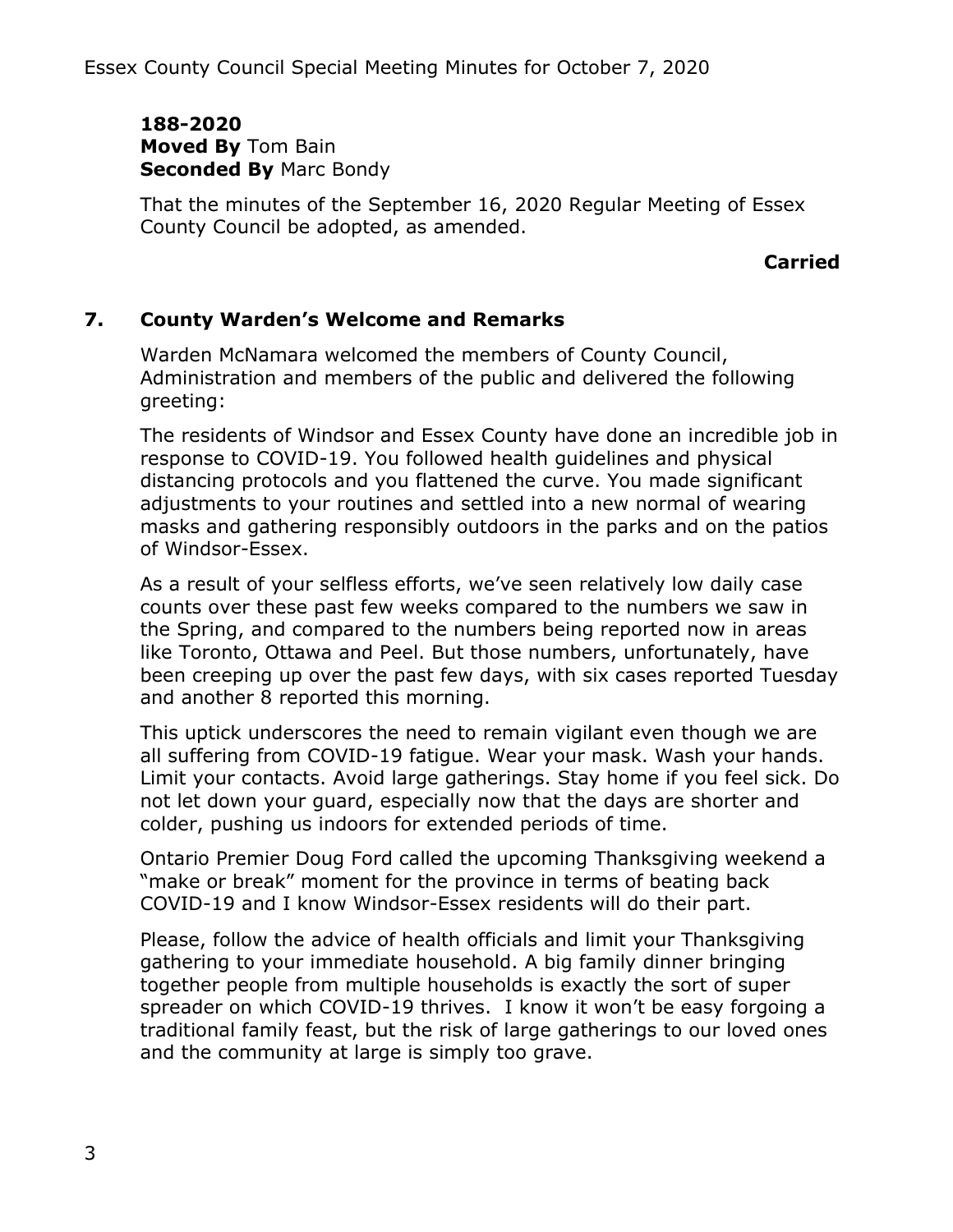Thank you, Windsor-Essex residents, for your patience, understanding, compassion and selflessness in these trying times. We will get through this crisis together. I wish everyone a healthy and happy Thanksgiving weekend.

## **8. Delegations and Presentations**

**189-2020 Moved By** Aldo DiCarlo **Seconded By** Crystal Meloche

That Mr. Franz and Ms. McKim be permitted to speak to County Council.

### **Carried**

### **8.1 Windsor Symphony**

Robert Franz and Jennifer McKim, President, Board of Directors will provide County Council with the annual "State of the Symphony" Address, introduction to the WSO's response to COVID-19 - Digital Concert Series, Education Concerts, Kids Concerts

Robert Franz and Jennifer McKim from the Windsor Symphony Orchestra (WSO) presented their annual "State of the Symphony" Address and provided information on their upcoming digital concert series on windsorsympony.com. They advised that the hour-long series was filmed locally at various locations and would be delivered online once a week until Christmas.

### **9. Communications**

### **9.1 Correspondence**

Morley Bowman, Town of Essex Alternate Member joined the meeting at 6:30 pm.

**190-2020 Moved By** Crystal Meloche **Seconded By** Richard Meloche

That the correspondence listed on the regular agenda for October 7, 2020, be received and any noted action approved.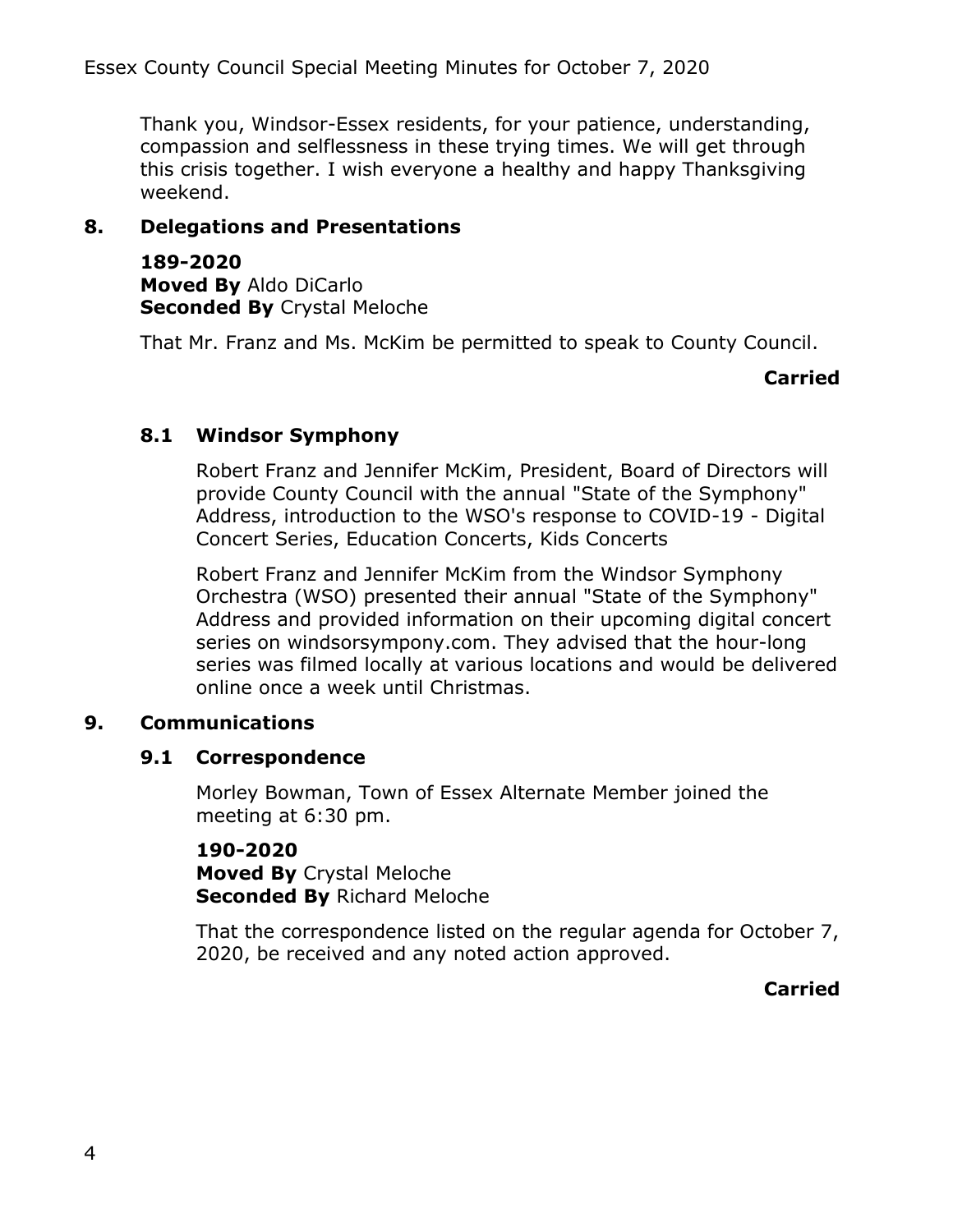# **9.1.1 Enbridge Gas Inc.**

Notice of Application and Enbridge Gas' Application as filed with the Board for the 2019 Earnings Sharing and Disposition of Deferral & Variance Account Balances Application.

# **9.1.2 Windsor Essex Compassion Care Community (WECCC)**

October 27, 2020 WECCC Zoom Call and Newsletter

### **9.1.3 Windsor Essex Regional Chamber of Commerce (WERCC)**

[September 29, 2020 -](https://mailchi.mp/windsorchamber/september292020-371322) E-Newsletter

### **9.1.4 Pathway to Potential**

[September 2020 Newsletter Online](https://www.citywindsor.ca/residents/socialservices-/Social-Policy-and-Pathway-to-Potential/pathway-to-potential/Pages/9-Point-Social-Investment-Plan.aspx)

## **9.1.5 City of Windsor**

September 14, 2020 - Decision of Windsor City Council RE COVID-19 Isolation and Recovery Centre

## **9.1.6 City of Windsor**

September 18, 2020 - A copy of correspondence from the City of Windsor to the Minister of Health and Minister of Public Safety and Emergency Preparedness seeking funding to manage the operation of the Temporary Foreign Worker Recovery Centre.

## **9.1.7 Loyalist Township**

September 15, 2020 - Resolution RE funding for municipalities in relation to transportation services/ferries and COVID-19 implications.

## **9.1.8 Town of Gravenhurst**

September 16, 2020 - Copy of correspondence supporting the resolution of the Township of Huron-Kinloss RE designation of Emancipation Day.

## **9.1.9 Township of North Glengarry**

September 14, 2020 - Resolution RE Long Term Care Homes and COVID-19

## **9.1.10 Township of Wollaston**

September 16, 2020 - Resolution RE 2018 Municipal Election and 'Pay to Play schemes'.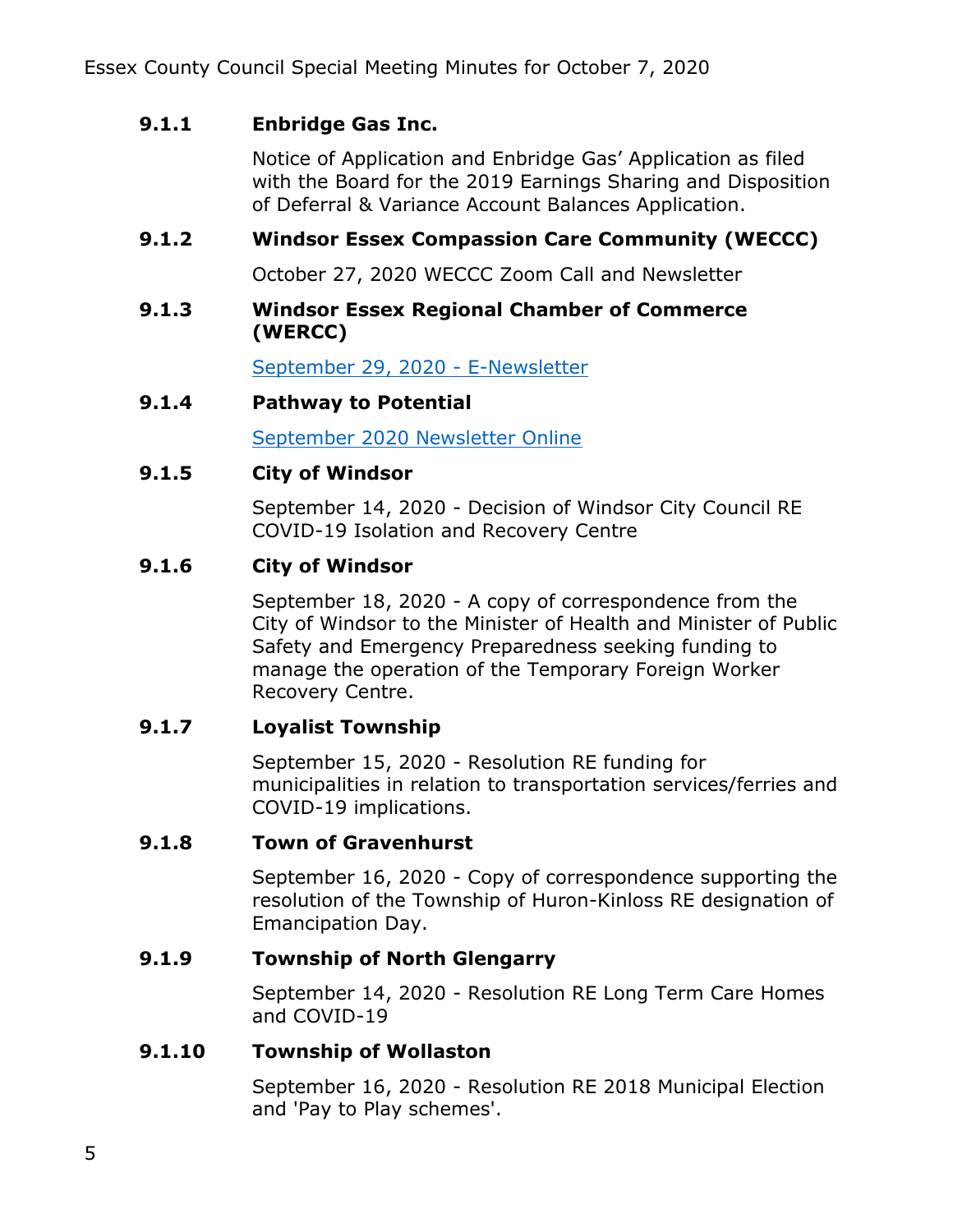Essex County Council Special Meeting Minutes for October 7, 2020

### **9.1.11 Association of Municipalities of Ontario (AMO) - Watchfile**

September 17, 2020 - [AMO Watchfile Online](https://amo.informz.ca/informzdataservice/onlineversion/ind/bWFpbGluZ2luc3RhbmNlaWQ9MTIyNDAxNiZzdWJzY3JpYmVyaWQ9OTIzODQ0MzY5)

# **9.1.12 Association of Municipalities of Ontario (AMO) - Update**

September 23, 2020 - AMO Update: 2020 Federal Throne [Speech Lays Out Priorities Including Climate Action,](https://amo.informz.ca/informzdataservice/onlineversion/ind/bWFpbGluZ2luc3RhbmNlaWQ9MTIyNTM1MyZzdWJzY3JpYmVyaWQ9OTIzODQ0MzY5)  [Expanding Rural Broadband, Improved Housing Access, Child](https://amo.informz.ca/informzdataservice/onlineversion/ind/bWFpbGluZ2luc3RhbmNlaWQ9MTIyNTM1MyZzdWJzY3JpYmVyaWQ9OTIzODQ0MzY5)  [Care and Long-Term Care Standards](https://amo.informz.ca/informzdataservice/onlineversion/ind/bWFpbGluZ2luc3RhbmNlaWQ9MTIyNTM1MyZzdWJzY3JpYmVyaWQ9OTIzODQ0MzY5) 

### **9.1.13 Association of Municipalities of Ontario (AMO) - Watchfile**

September 24, 2020 - [AMO Watchfile Online](https://amo.informz.ca/informzdataservice/onlineversion/ind/bWFpbGluZ2luc3RhbmNlaWQ9MTIyNTQ5MyZzdWJzY3JpYmVyaWQ9OTIzODQ0MzY5)

## **9.1.14 Association of Municipalities of Ontario (AMO) - Policy**

September 25, 2020 - [AMO Policy Update](https://amo.informz.ca/informzdataservice/onlineversion/ind/bWFpbGluZ2luc3RhbmNlaWQ9MTIyNTg2OCZzdWJzY3JpYmVyaWQ9OTIzODQ0MzY5) – New Stage 3 **Restrictions** 

### **9.1.15 Association of Municipalities of Ontario (AMO) - Digital Government**

September 28, 2020 - [Municipal Cybersecurity 101: What You](https://amo.informz.ca/informzdataservice/onlineversion/ind/bWFpbGluZ2luc3RhbmNlaWQ9MTIyNjIyMyZzdWJzY3JpYmVyaWQ9OTIzODQ0MzY5)  [Need to Know](https://amo.informz.ca/informzdataservice/onlineversion/ind/bWFpbGluZ2luc3RhbmNlaWQ9MTIyNjIyMyZzdWJzY3JpYmVyaWQ9OTIzODQ0MzY5)

### **9.1.16 Association of Municipalities of Ontario (AMO) - Communication**

September 29, 2020 - [Request for Expressions of Interest to](https://amo.informz.ca/informzdataservice/onlineversion/ind/bWFpbGluZ2luc3RhbmNlaWQ9MTIyNjU4NSZzdWJzY3JpYmVyaWQ9OTIzODQ0MzY5)  [fill 2 municipal staff vacancies on the 2020-2022 AMO Board](https://amo.informz.ca/informzdataservice/onlineversion/ind/bWFpbGluZ2luc3RhbmNlaWQ9MTIyNjU4NSZzdWJzY3JpYmVyaWQ9OTIzODQ0MzY5)  [of Directors](https://amo.informz.ca/informzdataservice/onlineversion/ind/bWFpbGluZ2luc3RhbmNlaWQ9MTIyNjU4NSZzdWJzY3JpYmVyaWQ9OTIzODQ0MzY5)

## **9.1.17 Association of Municipalities of Ontario (AMO) - Policy**

September 30, 2020 - [AMO Policy Update](https://amo.informz.ca/informzdataservice/onlineversion/ind/bWFpbGluZ2luc3RhbmNlaWQ9MTIyNjk1NCZzdWJzY3JpYmVyaWQ9OTIzODQ0MzY5) – COVID-19 Fall [Plan, COVID-19 Modelling, Social Assistance Recovery &](https://amo.informz.ca/informzdataservice/onlineversion/ind/bWFpbGluZ2luc3RhbmNlaWQ9MTIyNjk1NCZzdWJzY3JpYmVyaWQ9OTIzODQ0MzY5)  [Renewal Plan, Food & Organic Waste Policy Statement, and](https://amo.informz.ca/informzdataservice/onlineversion/ind/bWFpbGluZ2luc3RhbmNlaWQ9MTIyNjk1NCZzdWJzY3JpYmVyaWQ9OTIzODQ0MzY5)  [Pre-Budget Submissions](https://amo.informz.ca/informzdataservice/onlineversion/ind/bWFpbGluZ2luc3RhbmNlaWQ9MTIyNjk1NCZzdWJzY3JpYmVyaWQ9OTIzODQ0MzY5) 

### **9.1.18 Association of Municipalities of Ontario (AMO) - Watchfile**

October 1, 2020 - [AMO Watchfile Online](https://amo.informz.ca/informzdataservice/onlineversion/ind/bWFpbGluZ2luc3RhbmNlaWQ9MTIyNzEzMiZzdWJzY3JpYmVyaWQ9OTIzODQ0MzY5) 

## **9.1.19 Association of Municipalities of Ontario (AMO) - Policy**

October 1, 2020 - [AMO Policy Update: Temporary PSW](https://amo.informz.ca/informzdataservice/onlineversion/ind/bWFpbGluZ2luc3RhbmNlaWQ9MTIyNzQwNCZzdWJzY3JpYmVyaWQ9OTIzODQ0MzY5)  [Support, Cybersecurity Resources and Updated COVID school](https://amo.informz.ca/informzdataservice/onlineversion/ind/bWFpbGluZ2luc3RhbmNlaWQ9MTIyNzQwNCZzdWJzY3JpYmVyaWQ9OTIzODQ0MzY5)  [+ child care screening guidance](https://amo.informz.ca/informzdataservice/onlineversion/ind/bWFpbGluZ2luc3RhbmNlaWQ9MTIyNzQwNCZzdWJzY3JpYmVyaWQ9OTIzODQ0MzY5)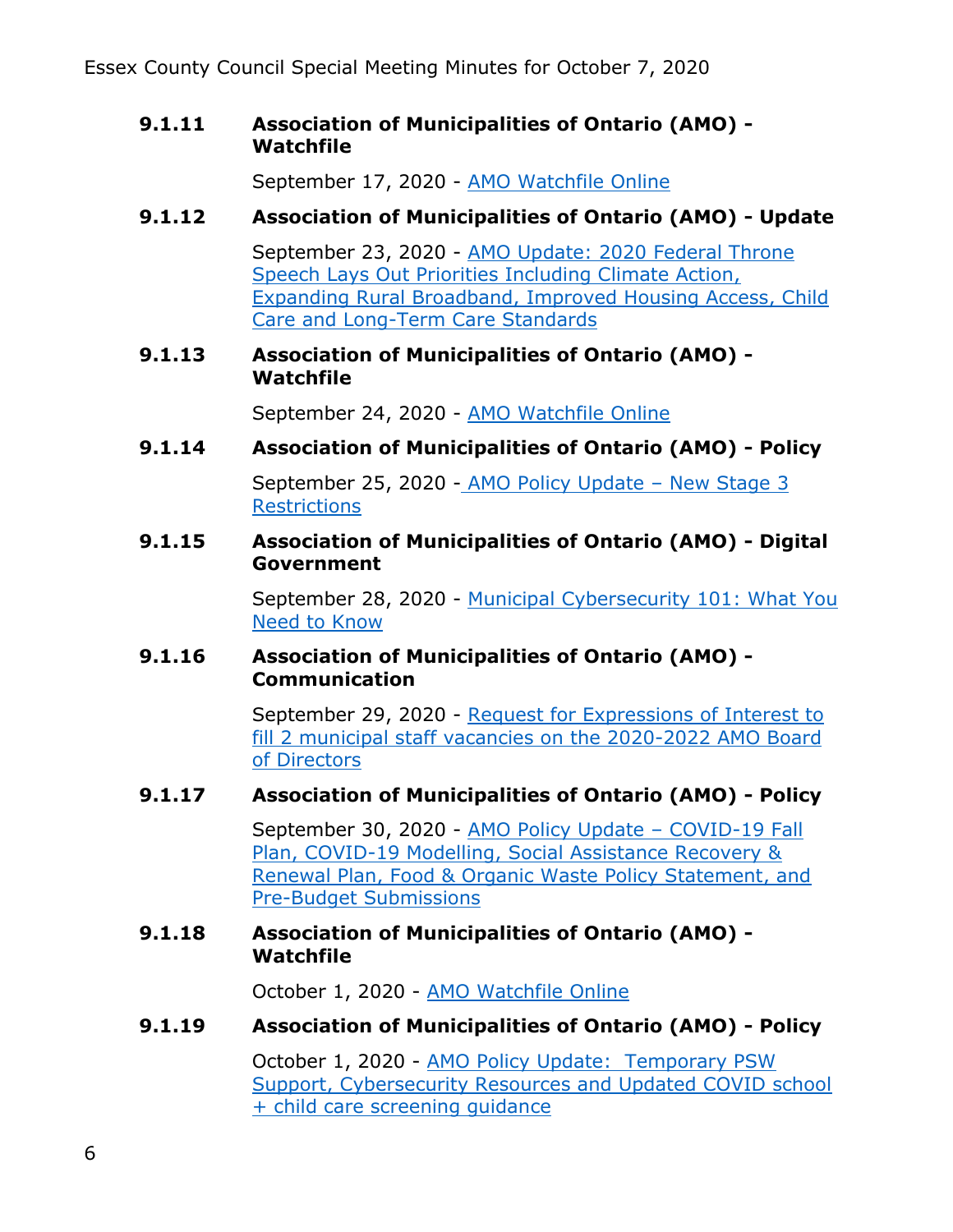# **9.2 Resolutions**

## **9.2.1 Town of Amherstburg**

Resolution RE Request for Consideration of Amendments to Bill 108 *The Ontario Heritage Act*

**191-2020 Moved By** Crystal Meloche **Seconded By** Richard Meloche

That Essex County Council receive the resolution of the Town of Amherstburg requesting the consideration of amendments to Bill 108, regarding The Ontario Heritage Act as information.

# **Carried**

# **10. Consent Agenda**

# **10.1 Approval of Invoices - Legal and Consulting Services**

Report number 2020-1007-ADM-R014-RM Approval of Invoices - Legal and Consulting Services, dated October 7, 2020 from Rob Maisonville, Chief Administrative Officer.

**192-2020 Moved By** Marc Bondy **Seconded By Gord Queen** 

That the recommendation in the Administrative Report listed as item 10.1, on the Consent Agenda for October 7, 2020, be approved.

# **Carried**

# **10.2 2021 County Council Meeting Schedule**

Report number 2020-1007-CCS-R007-MB, 2021 County Council Meeting Schedule, dated October 7, 2020 from Mary Birch, Director of Council and Community Services/Clerk.

**193-2020 Moved By** Aldo DiCarlo **Seconded By** Hilda MacDonald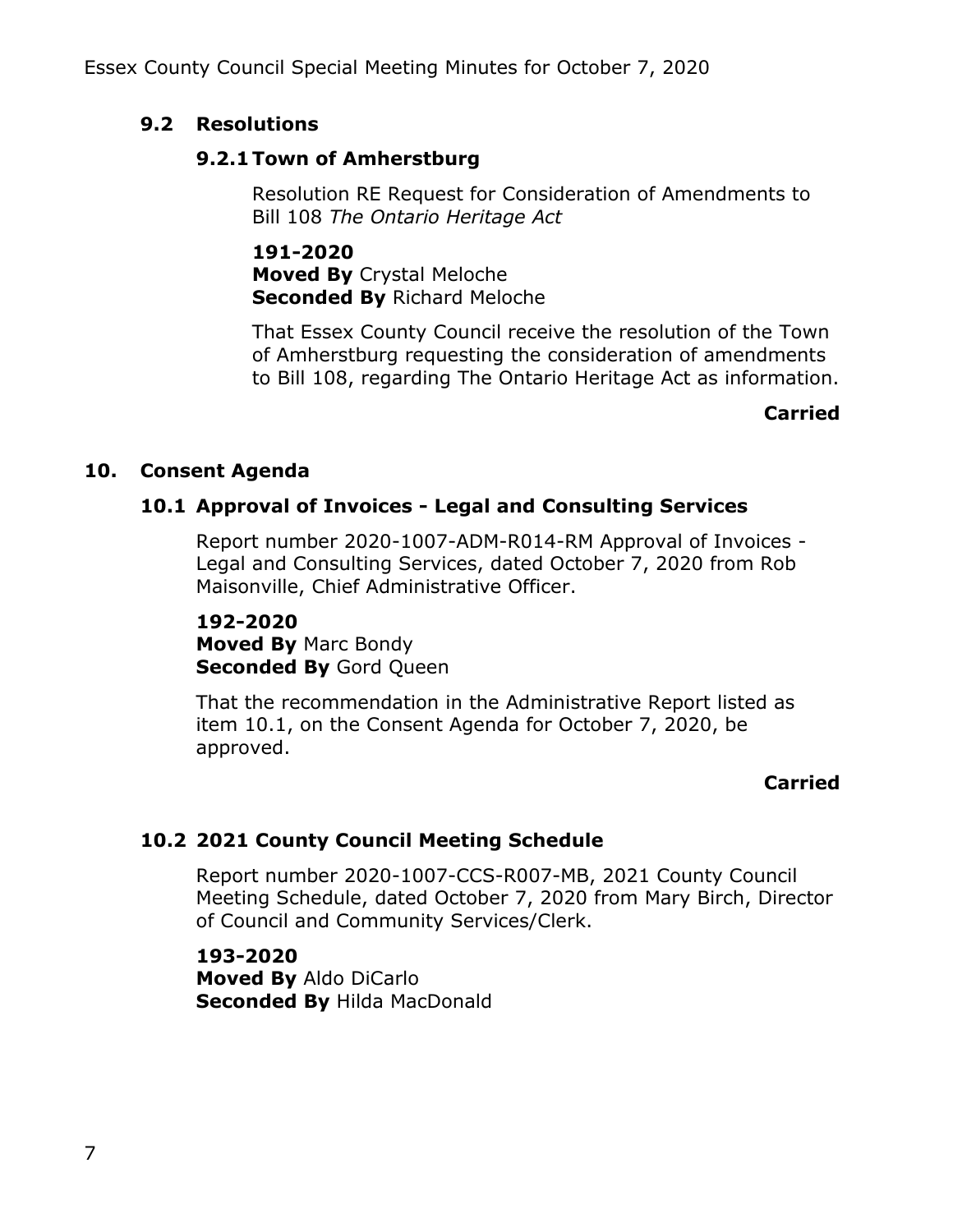That the recommendation in the Administrative Report listed as item 10.2, on the Consent Agenda for October 7, 2020, be approved.

### **Carried**

### **11. Reports and Questions**

Due to some internet connectivity issues, the order of business on the agenda was amended to allow for participants to join the meeting.

### **11.1 Essex-Windsor Solid Waste Authority (EWSWA)**

August 5, 2020 - EWSWA Board Meeting Minutes, Aldo DiCarlo, Vice-Chair

**194-2020 Moved By** Aldo DiCarlo **Seconded By** Marc Bondy

That the minutes of the Essex-Windsor Solid Waste Authority for August 5, 2020 be received.

### **Carried**

## **11.2 Essex County Library (ECL)**

Essex County Library Board meeting minutes for the June 24, 2020 regular meeting and July 29, 2020 special meeting, Nelson Santos, Chair

Nelson Santos brought the Essex County Library (ECL) report forward, and provided updates, noting that 5 larger branches were opened (LaSalle, Tecumseh, Kingsville, Essex and Lakeshore). Mr. Santos indicated that the ECL was still providing mail services and would look to expand service offerings at the remainder of the branches once it was safe and healthy for the staff and community.

#### **195-2020 Moved By** Nelson Santos **Seconded By Tracey Bailey**

That the Essex County Library Board meeting minutes for the June 24, 2020 regular meeting and July 29, 2020 special meeting be received.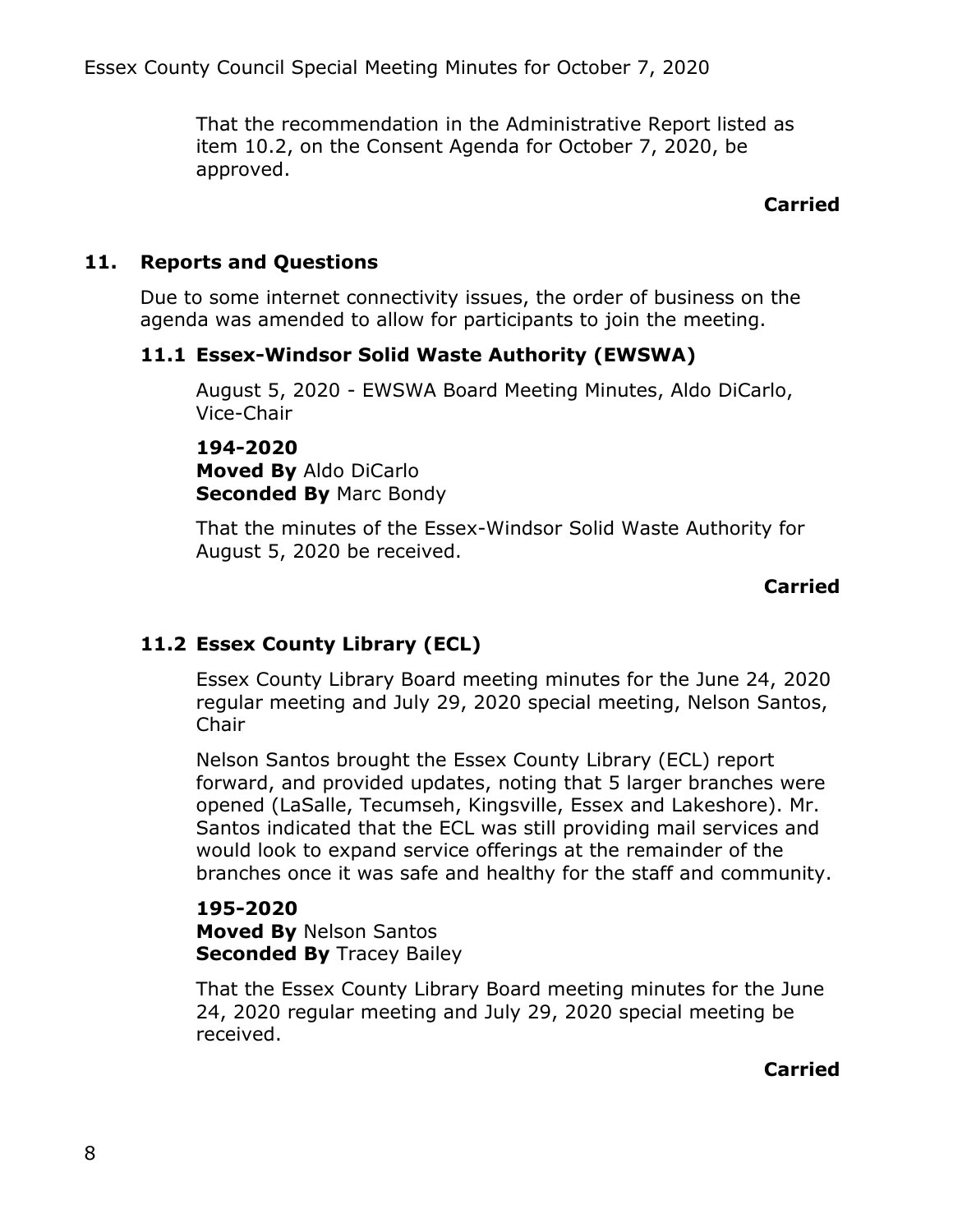### **11.3 Essex-Windsor Emergency Medical Services 2021 Response Time Standard**

Report number 2020-1007-R003-EMS-BK, Essex-Windsor Emergency Medical Services 2021 Response Time Standard, dated October 7, 2020 from Bruce Krauter, Chief Essex-Windsor Emergency Medical Services.

Bruce Krauter, Chief of Essex-Windsor EMS, updated Council on the EWEMS Response Time Standard for 2021, a requirement under Regulation 257 of Ambulance Act. Chief Krauter noted that the report was developed annually and included data back to 2012.

Chief Krauter provided information on the various call volumes and response times and updated the group on various challenges experienced during the 2020 pandemic. Chief Krauter commended the paramedics for reaching the response time targets, despite the COVID-19 impact and donning their PPE.

Marc Bondy questioned the impact on call volume due to COVID. Chief Krauter responded that April and May showed a 35% decrease in call volume to previous years. However, by June and July, call levels were back up. Chief Krauter further noted that call volume levels had then steadied and somewhat decreased due to coordinated efforts between EMS and the hospitals.

Chief Krauter advised that it could take anywhere from 5 to 10 minutes for the paramedics to put on their PPE, especially for sudden cardiac arrest. He commented that at the time of reporting, there were no positive cases in the Essex-Windsor paramedics.

Richard Meloche requested information on the 44% call volume for sudden cardiac arrest calls. Chief Krauter indicated that he would report on the times for each municipality at a future date and noted that tiered response may impact the data consistency.

Leo Meloche inquired about the adverse effects of the delay for sudden cardiac arrest and impact on results. Chief Krauter committed to reporting on those numbers at a future date once the information was compiled. Chief Krauter noted that an increase in mortality rate had not been noticed.

Warden McNamara noted the dispatch issue and commented that a more centralized dispatch unit, similar to the Niagara model, would improve the response times. Chief Krauter indicated that the Province was working on a new dispatch algorithm which would assist with current dispatching issues.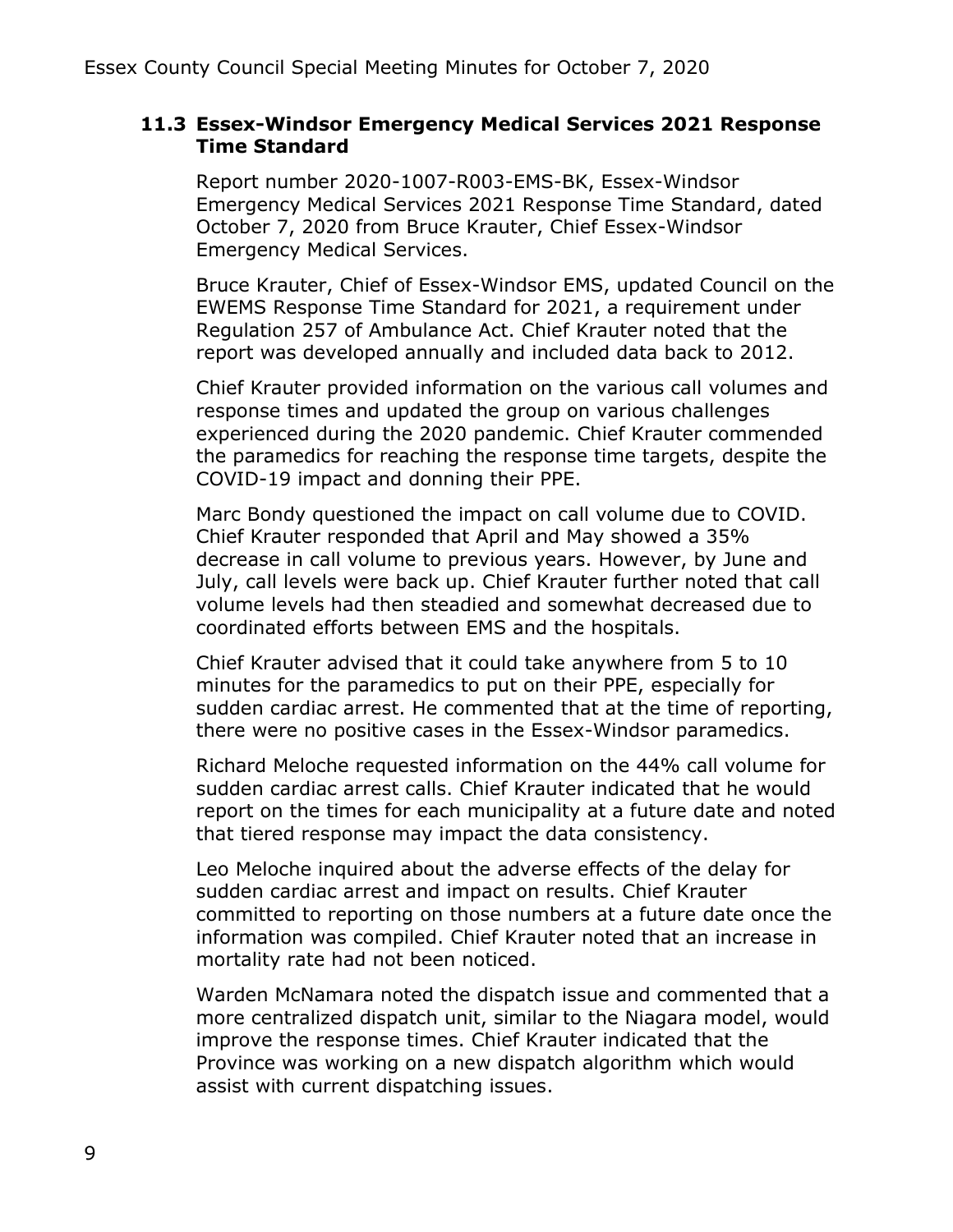Warden McNamara further inquired about the impact of opioids on the overall all volume.

Warden McNamara extended thanks to the leadership team and the paramedics at Essex-Windsor EMS for their efforts and leadership during such difficult times.

**196-2020 Moved By** Marc Bondy **Seconded By** Morley Bowman

That County Council authorize Administration to adopt and submit the proposed 2021 Essex Windsor EMS Response Time Performance Plan, as required under regulation 257/00 (as amended by regulation 267/08)

### **Carried**

# **11.4 County Connecting Link (CCL) Extensions**

Report number 2020-1007-ISD-R028-JM, County Connecting Link (CCL) Extensions, dated October 7, 2020 from Jane Mustac, Director of Infrastructure Services Department/Engineer

Jane Mustac provided information on the redevelopment of the Town of LaSalle corridor, and the request to extend the CR 3 (Malden) Connecting Link Agreement from Reaume to Golfview.

#### **198-2020 Moved By** Marc Bondy **Seconded By** Nelson Santos

That County Council support the adoption of By-Law 2020-38 to extend the CR 3 (Malden) Connecting Link Agreement from Reaume to Golfview.

### **Carried**

## **11.5 Electricity and Natural Gas Update - Commodity Price Hedging Strategy (AMO LAS)**

Report number 2020-1007-R0X-FIN-SZ, Electricity and Natural Gas Update - Commodity Price Hedging Strategy (AMO LAS), dated October 7, 2020 from Sandra Zwiers, Director of Financial Services/Treasurer.

Sandra Zwiers provided an update to County Council on the County's participation in a number of hedging programs, related to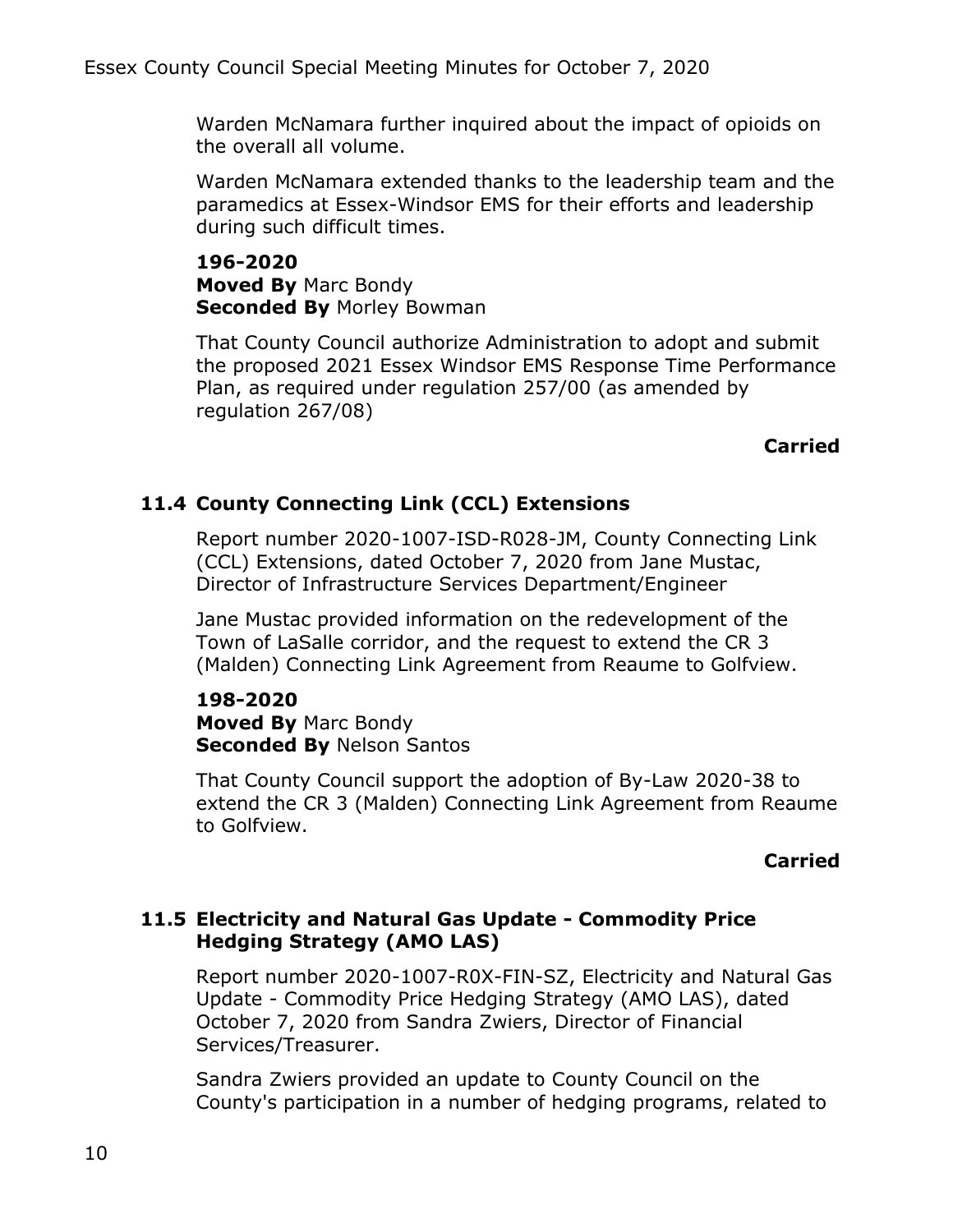electricity and natural gas. Ms. Zwiers noted that hedging allowed for consistent budget information year over year.

**197-2020 Moved By** Marc Bondy **Seconded By** Gord Queen

That County Council receive Report number 2020-1007-FIN-R015- SZ on Commodity Price Hedging Strategy as information.

### **Carried**

## **11.6 HRIS Payroll Scheduling Software Project - RFP Results and Award**

Report number 2020-1007-FIN-R016-SZ, HRIS Payroll Scheduling Software Project - RFP Results and Award, dated October 7, 2020 from Sandra Zwiers, Director of Financial Services/Treasurer

Sandra Zwiers provided Council with information on the RFP process for purchasing integrated software to address the functions of HR, Payroll and Scheduling. Ms. Zwiers noted that outdated products, support and integration issues were the reason for the purchase.

Ms. Zwiers indicated that an RFI was issued in early 2019, allowing the County to better inform themselves on what was available to meet their needs.

She noted that submissions were received on the comprehensive RFP, and after review and scoring, the top 4 proponents were invited to the demonstration phase.

She further noted that 1100 users were included as part of the costing, which included the Library and EWSWA.

**199-2020 Moved By** Richard Meloche **Seconded By** Leo Meloche

That County Council approve the award of RFP 2020-0116 – HRIS, Payroll, Scheduling (Time & Attendance) to Telus Employer Solutions Inc. in the amount of \$1,583,626 plus applicable taxes.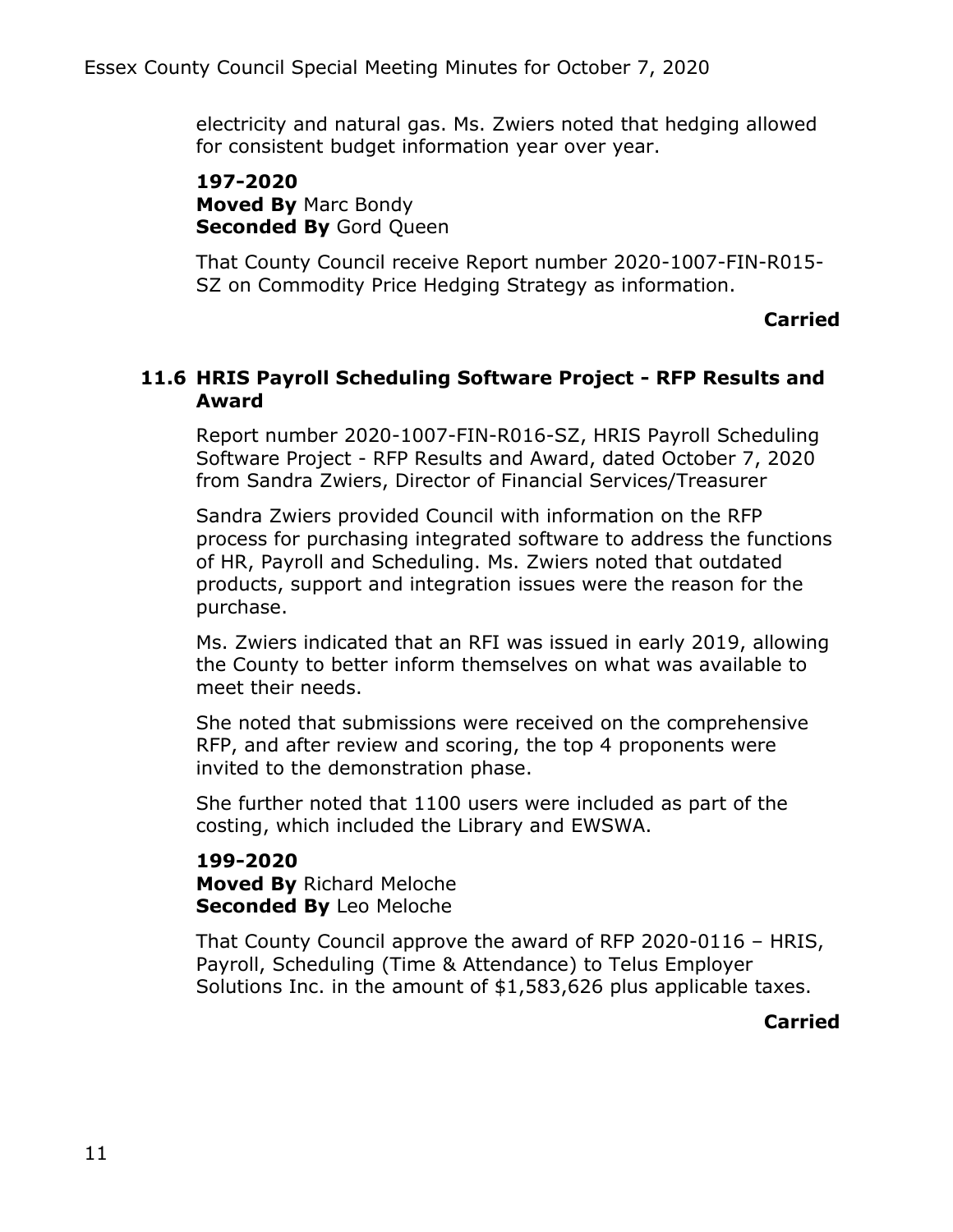## **11.7 2021 Tax Policy Recommendations**

Report number 2020-1007-R014-FIN-SZ, 2021 Tax Policy Recommendations, dated October 7, 2020 from Sandra Zwiers, Director of Financial Services Department/Treasurer.

Sandra Zwiers reported on the tax policy recommendations and the reduction of the Multi-Residential tax ratio from 1.9554 to 1.74155 (representing the first year of a four-year plan to achieve the same rate as the multi-residential tax rate.). Ms. Zwiers recommended that a reduced Multi-Residential tax ratio be used in the calculation of Draft 2021 Budgets by the County and its seven local municipalities

Mr. Santos questioned the burden on the residential ratepayer, due to any tax shifts from that tax class. Ms. Zwiers noted that the Regional Treasurers Group reviewed and agreed that the phased-in approach of 25% was more palatable at the local level

Ms. Zwiers committed to providing a report to Council at a later date.

### **200-2020 Moved By** Marc Bondy **Seconded By** Joe Bachetti

That County Council approve in principle the reduction of the Multi-Residential tax ratio from 1.9554 to 1.74155 (representing the first year of a four-year reduction plan) and that the reduced Multi-Residential tax ratio be used in the calculation of Draft 2021 Budgets by the County and its seven local municipalities.

## **Carried**

# **11.8 Property Tax Rate Reduction – Amherstburg Affordable Housing Development**

Report number 2020-1007-FIN-R017-SZ, Property Tax Rate Reduction – Amherstburg Affordable Housing Development, dated October 7, 2020 from Sandra Zwiers, Director of Financial Services/Treasurer

Sandra Zwiers presented the report on the Property Tax Rate Reduction for an Amherstburg Affordable Housing Development and highlighted the need for the County multi-residential tax rate to be reduced to the residential rate for the specified development.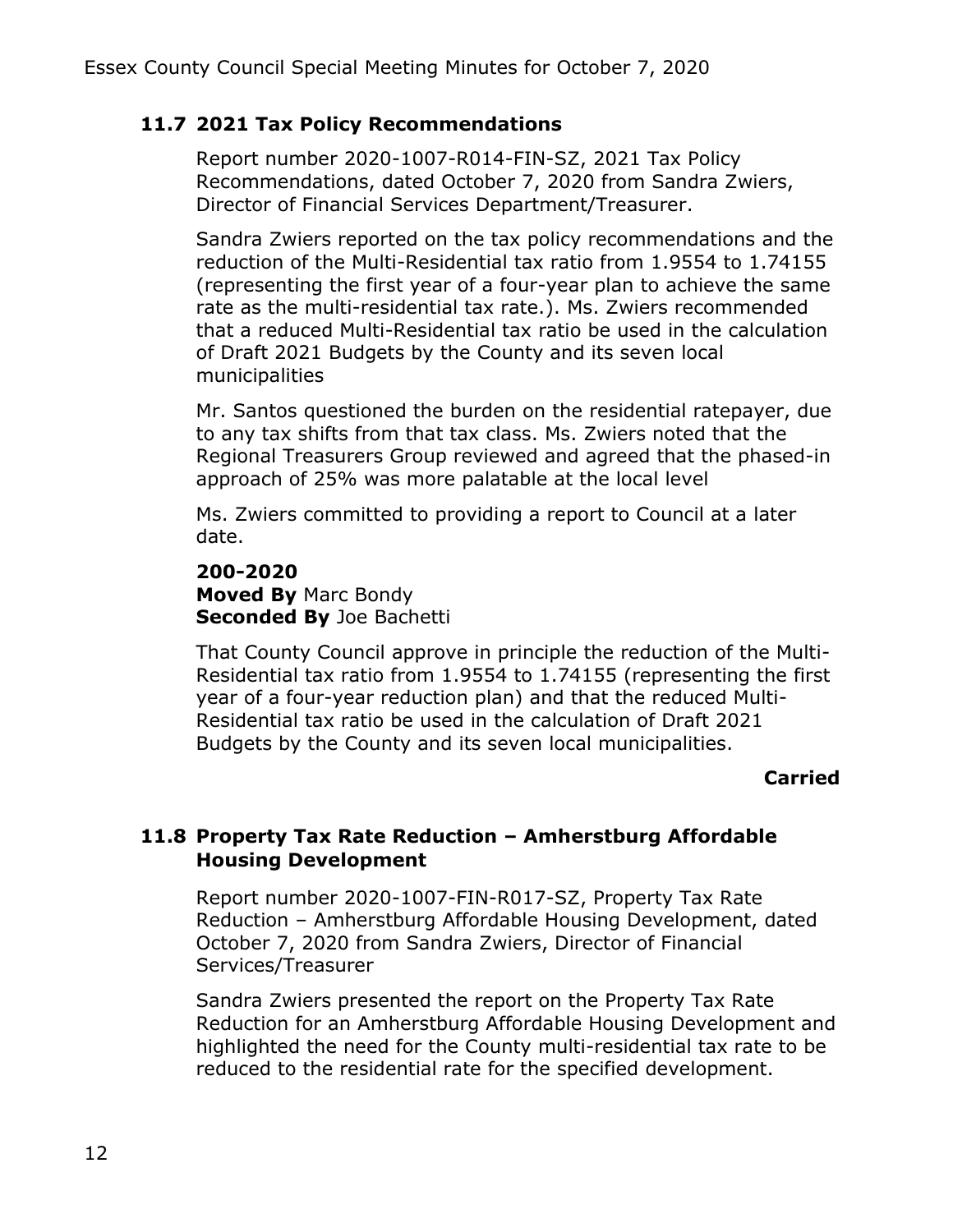**201-2020 Moved By** Gord Queen **Seconded By** Tracey Bailey

That County Council adopt By-law 2020-37, authorizing a single residential tax rate be applied to calculate the County property taxes for the affordable housing development located at 680 Front Road South, in the Town of Amherstburg.

**Carried**

## **12. Unfinished Business**

### **12.1 County Road 42 Improvements, Issue of 0.3 Metre (1foot) Reserve**

Report from David Sundin, McTague Law Firm LLP, County Solicitor, dated October 1, 2020

Deputy Mayor Bachetti confirmed that the Senior Administration team in Tecumseh and their solicitor had reviewed the draft By-law and were satisfied that it rectified their concerns. It was noted that the by-law would be brought forward at the next County Council meeting for adoption.

**202-2020 Moved By** Marc Bondy **Seconded By** Joe Bachetti

THAT Council receive the report from David Sundin, McTague Law Firm LLP, County Solicitor, dated October 1, 2020 for information.

### **Carried**

### **13. New Business**

## **13.1 Public Reporting of Closed Meeting**

A Closed Meeting of Essex County Council was held at 6:30 p.m., prior to the regular Council, pursuant to Section 239 (2) (d) of the Municipal Act, 2001. Administration provided Council with an update on labour relations and employee negotiations matters.

Warden McNamara also reported on the creation of a Committee of Council and planned engagement of a third party consultant to lead the recruitment initiative for a Chief Administrative Officer to replace Robert Maisonville, who had announced his intention to retire in March 2021.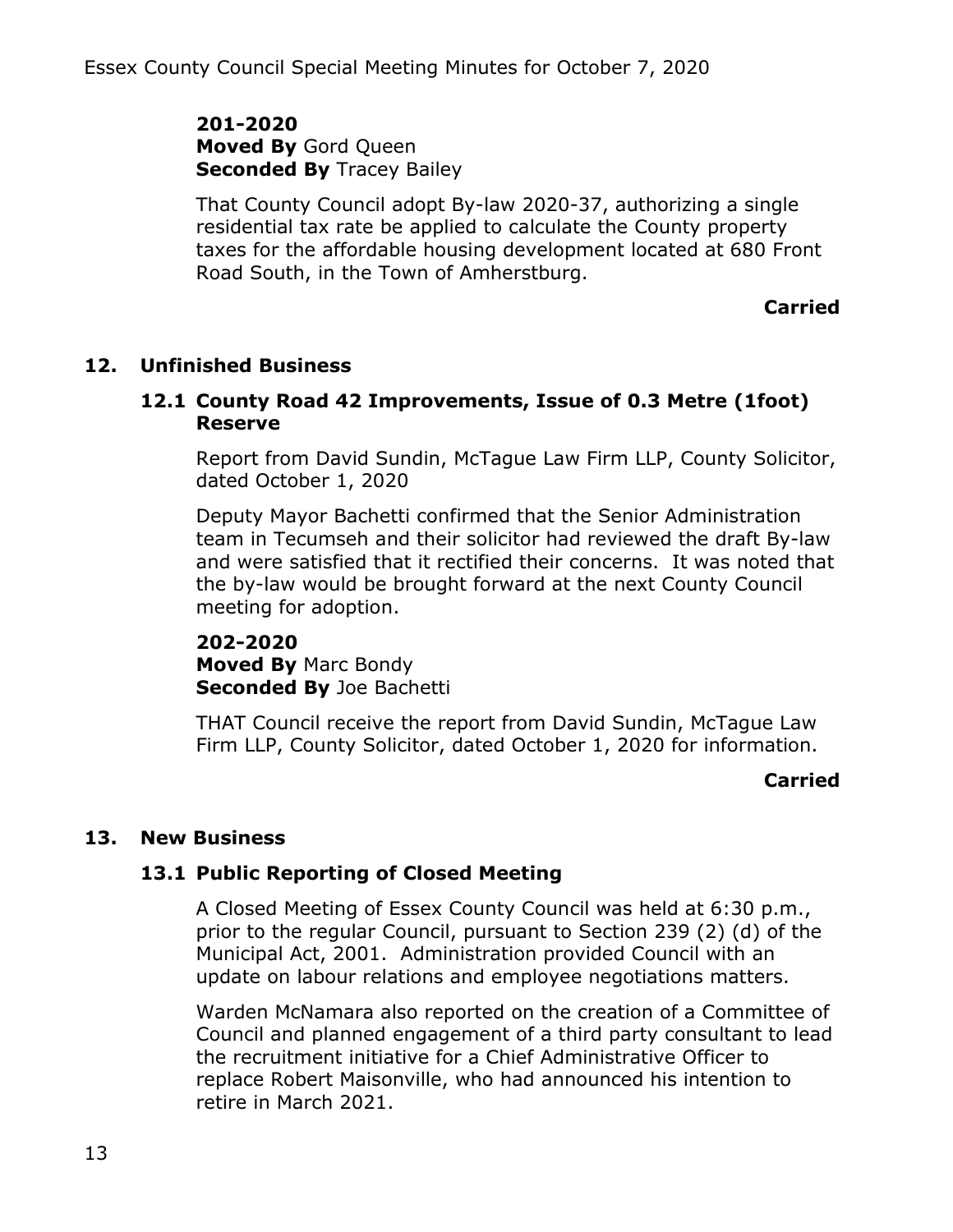## **14. Adoption of By-Laws**

**203-2020 Moved By** Larry Verbeke **Seconded By** Tom Bain

That By-law(s) 2020-37 through 2020-40, having been read a first, second and third time, be finally passed and enacted.

#### **Carried**

### **14.1 By-law Number 2020-37**

Being a By-law to Authorize a Single Residential Tax Rate for County Tax Purposes for the Municipal Capital Facility for Affordable Housing at 680 Front Road South, in the Town of Amherstburg

#### **14.2 By-law Number 2020-38**

Being a By-law to Authorize the Execution of a Connecting Link Agreement between the Corporation of the County of Essex and the Corporation of the Town of Lasalle

#### **14.3 By-law Number 2020-39**

Being a By-law to Authorize the Execution of an Agreement Between the Corporation of the County of Essex and the Canadian Union of Public Employees Local 2974.1

### **14.4 By-law Number 2020-40**

Being a By-law to Confirm the Proceedings of the Council of the Corporation of the County of Essex, for October 7, 2020.

### **15. Notice of Motion**

There were no notices of motion for October 7, 2020.

### **16. Adjournment**

**204-2020 Moved By** Joe Bachetti **Seconded By** Aldo DiCarlo

That the Essex County Council meeting for October 7, 2020 be adjourned at 8:31 PM.